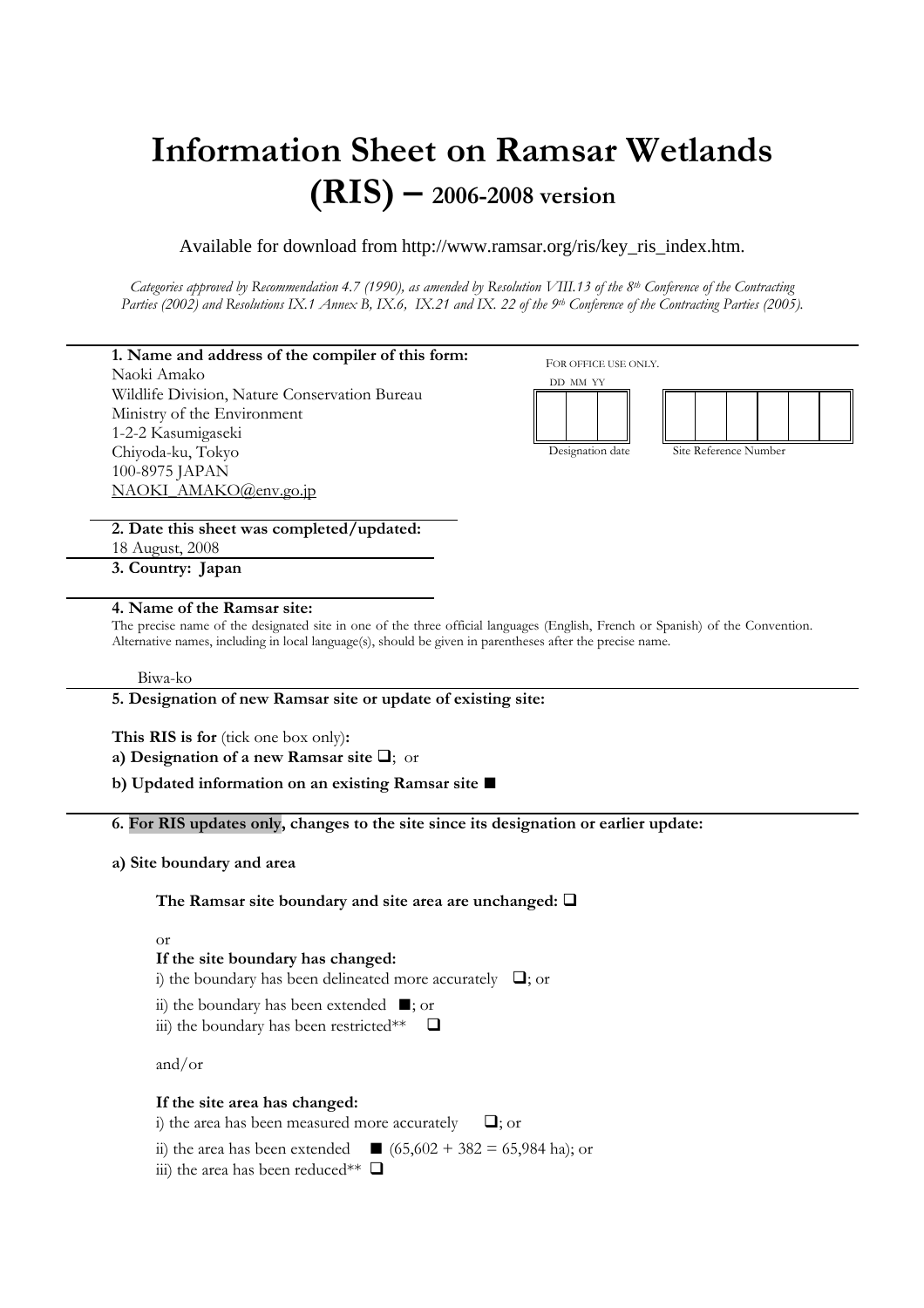\*\* Important note: If the boundary and/or area of the designated site is being restricted/reduced, the Contracting Party should have followed the procedures established by the Conference of the Parties in the Annex to COP9 Resolution IX.6 and provided a report in line with paragraph 28 of that Annex, prior to the submission of an updated RIS.

# b) Describe briefly any major changes to the ecological character of the Ramsar site, including in the application of the Criteria, since the previous RIS for the site:

Since 1990's, the populations of alien fish such as Largemouth Bass (Micropterus salmoides) and Bluegills (Lepomis macrochirus) as well as Cormorant (Pharacrocorax carbo) have increased rapidly. There is severe adverse impact on the endemic fish and fishery, and there is also damage on the trees by the Cormorants' droppings and by their habit of breaking branches for nest building.

#### 7. Map of site:

Refer to Annex III of the *Explanatory Note and Guidelines*, for detailed guidance on provision of suitable maps, including digital maps.

#### a) A map of the site, with clearly delineated boundaries, is included as:

i) a hard copy (required for inclusion of site in the Ramsar List):  $\boxtimes$ ;

ii) an electronic format (e.g. a JPEG or ArcView image)  $\Box$ , => .PDF format

iii) a GIS file providing geo-referenced site boundary vectors and attribute tables  $\Box$ .

#### b) Describe briefly the type of boundary delineation applied:

e.g. the boundary is the same as an existing protected area (nature reserve, national park, etc.), or follows a catchment boundary, or follows a geopolitical boundary such as a local government jurisdiction, follows physical boundaries such as roads, follows the shoreline of a waterbody, etc.

Existing protected area (Class 2 Special Zone of Quasi National Park).

# 8. Geographical coordinates (latitude/longitude, in degrees and minutes):

Provide the coordinates of the approximate centre of the site and/or the limits of the site. If the site is composed of more than one separate area, provide coordinates for each of these areas. 35°15' N, 136°05' E

#### 9. General location:

Include in which part of the country and which large administrative region(s) the site lies and the location of the nearest large town.

The entire area of Biwa-ko is located in Shiga Prefecture, and is surrounded by 15 municipalities (counter clockwise: Otsu City, Kusatsu City, Moriyama City, Yasu City, Omihachiman City, Azuchi Town, Higashiomi City, Hikone City, Maibara City, Nagahama City, Kohoku Town, Takatsuki Town, Kinomoto Town, Nishiazai Town, Takashima City). Otsu City, the prefectural capital city, is located in the southern end of the lake, about 50km northeast from Osaka City, about 15km east from Kyoto City, 95km west from Nagoya City. 460 rivers and streams of flow into the lake, and its basin covers the entire Shiga Prefecture.

10. Elevation: (in metres: average and/or maximum & minimum) T.P. (average tidal level of Tokyo Bay) 86m

#### 11. Area: (in hectares)

65,984 ha (The area was originally 65,602 ha, and this is to increase by 382 ha to include Nishino-ko.)

#### 12. General overview of the site:

Provide a short paragraph giving a summary description of the principal ecological characteristics and importance of the wetland.

Biwa-ko is one of the foremost ancient lakes in the world which provides habitats for many endemic species due to its long history. On the other hand, its abundant water resource sustains the livelihood of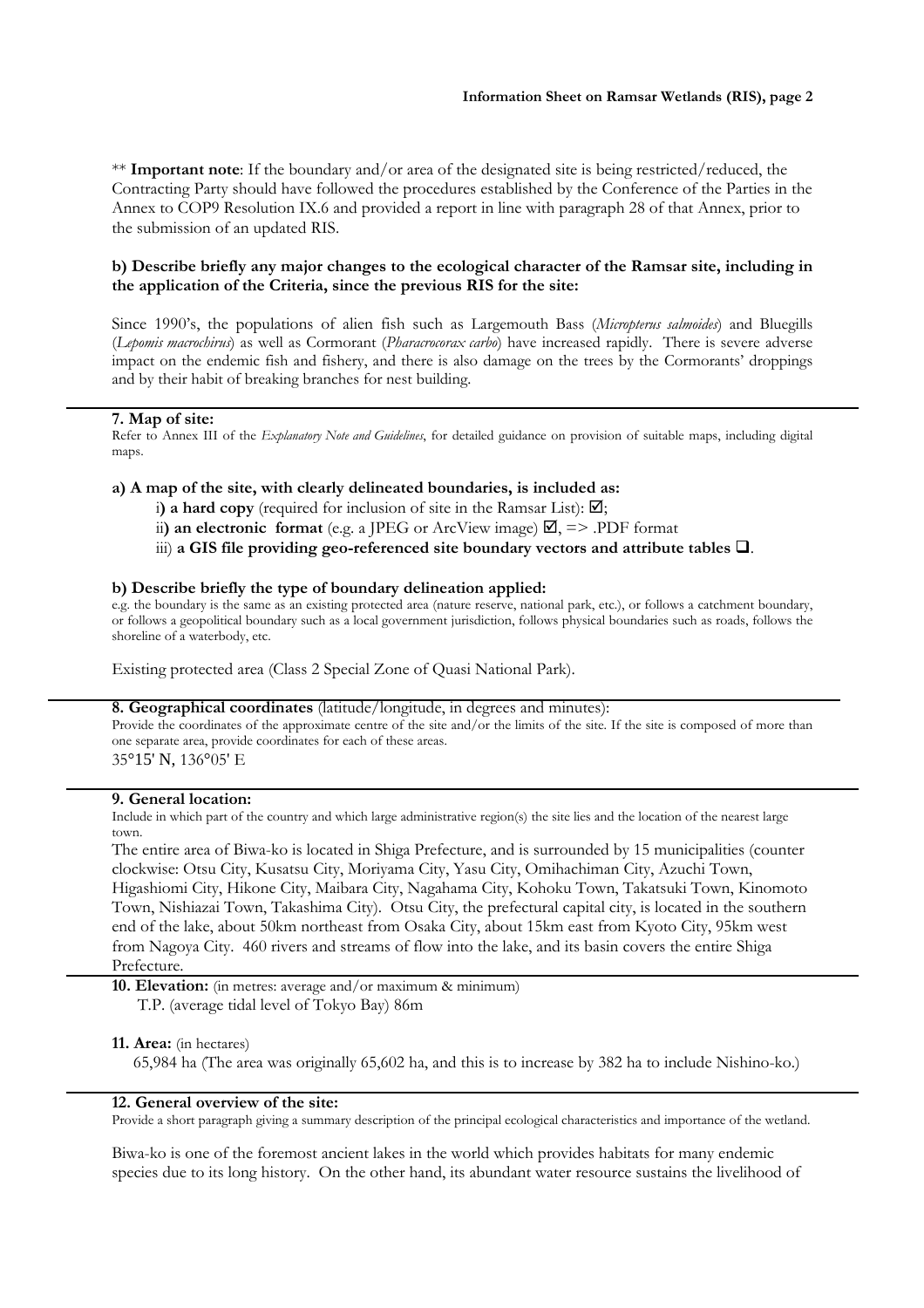14 million people of Kyoto-Osaka-Kobe area. Since the lake is an important wintering site for ducks and geese, it has joined the Flyway Site Network based on the Partnership for the East Asian – Australasian Flyway.

#### 13. Ramsar Criteria:

Tick the box under each Criterion applied to the designation of the Ramsar site. See **Annex** II of the Explanatory Notes and Guidelines for the Criteria and guidelines for their application (adopted by Resolution VII.11). All Criteria which apply should be ticked.



#### 14. Justification for the application of each Criterion listed in 13 above:

Provide justification for each Criterion in turn, clearly identifying to which Criterion the justification applies (see Annex II for guidance on acceptable forms of justification).

Criterion 1: The ancient Biwa-ko was formed in this area four million years ago. The present Biwa-ko originated as Katada-ko more than a million years ago, and it is not only the oldest lake in Japan but also one of the oldest lakes in the world.

Approximately 70 % of the precipitation to the catchment basin flows out, which serves as important water source for the downstream basin.

#### Criterion 2.

Biwa-ko supports many threatened and endangered species, some of which are endemic.

| The list below indicates the species categorized as VU or higher risk. |  |  |
|------------------------------------------------------------------------|--|--|
|------------------------------------------------------------------------|--|--|

| Species                                        | <b>IUCN</b>         | Japan Red List <sup>2</sup> | <b>Species</b>                |
|------------------------------------------------|---------------------|-----------------------------|-------------------------------|
|                                                | status <sup>1</sup> |                             | Conservation Law <sup>3</sup> |
| <b>Birds</b>                                   |                     |                             |                               |
| Bean Goose (Anser fabalis)                     | LC                  | VU                          |                               |
| Eurasian Bitterns (Botaurus stellaris)         | LC                  | EN                          |                               |
|                                                |                     |                             |                               |
| Fish                                           |                     |                             |                               |
| Striped bitterling                             |                     | CR                          |                               |
| (Acheilognathus cyanostigma)                   |                     |                             |                               |
| Greasy higai-minnow                            |                     | CR                          |                               |
| (Sarcocheilichthys biwaensis)                  |                     |                             |                               |
| "Honmoroko" (Gnathopogon caerulescens)         |                     | CR                          |                               |
| Kissing loach (Leptobotia curta)               | DD                  | CR                          | Yes                           |
| "Hariyo" Gasterosteus aculeatus leiurus        |                     | CR                          |                               |
| "Isaza" (Gymnogobius isaza)                    |                     | <b>CR</b>                   |                               |
| Crucian Carp (Carassius cuvieri)               |                     | EN                          |                               |
| Round crucian carp (Carassius auratus          |                     | EN                          |                               |
| grandoculis)                                   |                     |                             |                               |
| Rock Bitterling (Acheilognathus tabira tabira) |                     | EN                          |                               |
| "Wataka" (Ischikauia steenackeri)              |                     | EN                          |                               |
| Golden venus chub                              |                     | EN                          |                               |
| (Hemigrammocypris rasborella)                  |                     |                             |                               |
| Striped spined loach (Cobitis sp.)             |                     | EN                          |                               |
| Small striped spined loach                     |                     | EN                          |                               |
| (Cobitis sp. S Biwako form)                    |                     |                             |                               |
| Japanese eight-barbel loach (Lefua echigonia)  |                     | EN                          |                               |
| Wrinklehead sculpin (Cottus reinii)            |                     | EN                          |                               |
| Far eastern brook lamprey<br>(northern         |                     | VU                          |                               |
| species) (Lethenteron sp. 1)                   |                     |                             |                               |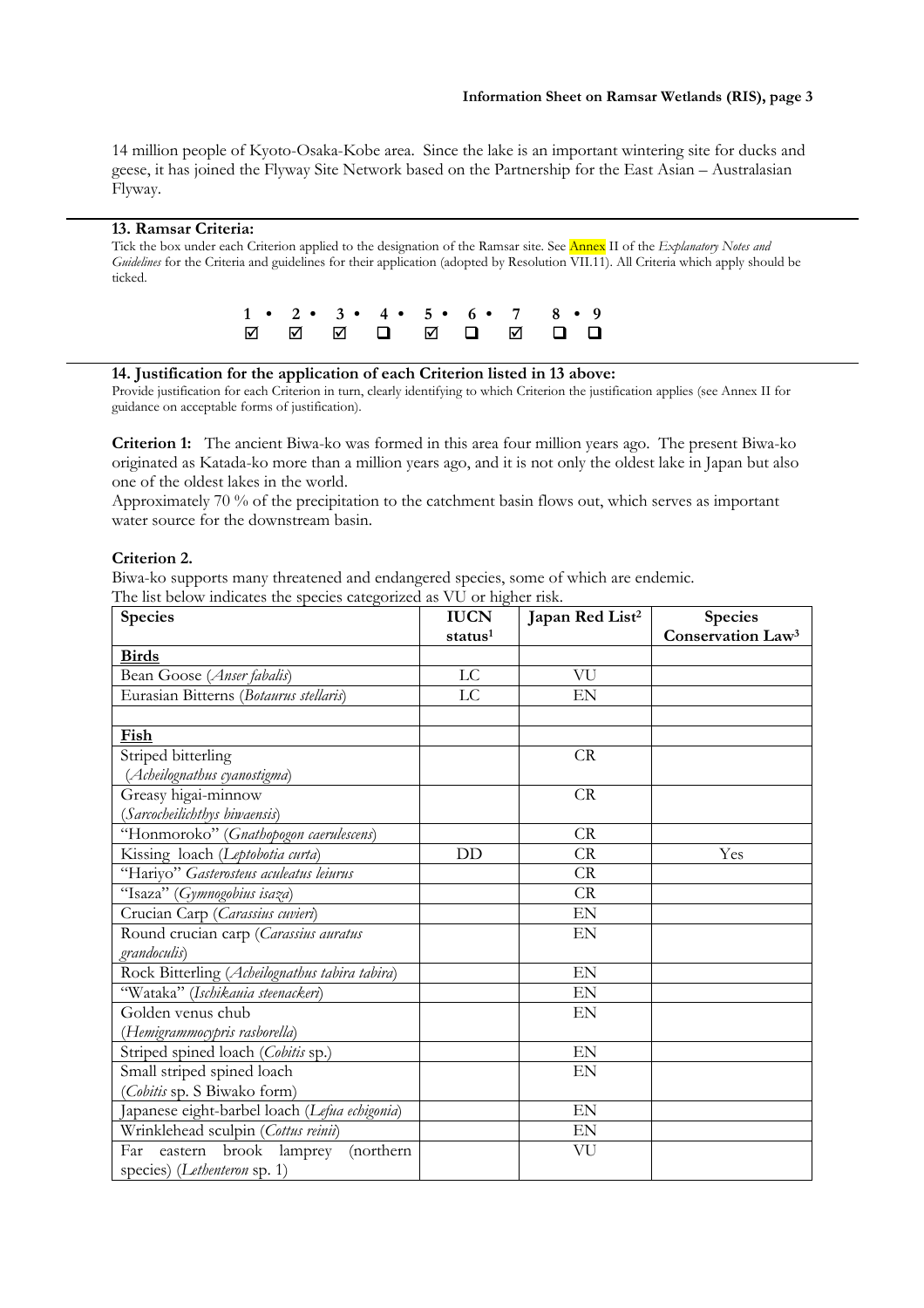| Far eastern brook lamprey (southern                                                |    | VU      |  |
|------------------------------------------------------------------------------------|----|---------|--|
| species) (Lethenteron sp. 2)<br>Three-lips (Opsariichthys uncirostris uncirostris) |    | VU      |  |
| Japanese gudgeon (Squalidus japonicus                                              |    | VU      |  |
| <i>japonicas</i> )                                                                 |    |         |  |
| Delicate loach (Niwaella delicate)                                                 |    | VU      |  |
| Torrent catfish (Liobagrus reini)                                                  |    | VU      |  |
| Medaka ricefish (Oryzias latipes latipes)                                          |    | VU      |  |
|                                                                                    |    |         |  |
| <b>Mollusks</b>                                                                    |    |         |  |
| kawanina"<br>"Nakaseko<br>(Biwamelania                                             |    | $CR+EN$ |  |
| nakasekoae)                                                                        |    |         |  |
| "Kawanejigai" (Camptoceras hirasei)                                                | DD | $CR+EN$ |  |
| "Hidarimaki<br>monoaragai"<br>(Culmenella                                          |    | $CR+EN$ |  |
| prashadi)                                                                          |    |         |  |
| Biwa Perly Mussel (Hyriopsis schlegeli)                                            |    | $CR+EN$ |  |
| "Oguranumagai" (Oguranodonta ogurae)                                               |    | $CR+EN$ |  |
| "Kobayashi mijintsubo" (Akiyoshia                                                  |    | VU      |  |
| kobayashii)                                                                        |    |         |  |
| "Mame tanishi" (Parafossarulus manchouricus                                        |    | VU      |  |
| <i>japonicas</i> )                                                                 |    |         |  |
| "Kurokawanina" (Biwamelania fuscata)                                               |    | VU      |  |
| "Marudobugai" (Anodonta calipygos)                                                 |    | VU      |  |
| Obaeboshi (Inversidens brandti)                                                    |    | VU      |  |
| "Otokotateboshigai" (Inversiunio reinianus)                                        |    | VU      |  |
| "Katahagai" (Obovalis omiensis)                                                    |    | VU      |  |
| "Setashijimi" (Corbicula sandai)                                                   |    | VU      |  |

1 = IUCN Red List of Threatened Species

 $2 =$  Red List of Threatened Wildlife in Japan. Ministry of the Environment.

<sup>3</sup> = Designated under the Law for Conservation of Endangered Species of Wild Fauna and Flora (Species Conservation Law)

(Abbreviations:  $CR =$  Critically endangered;  $EN =$  Endangered;  $VU =$  Vulnerable;  $Yes =$  noted as a Domestic Endangered Species)

# Criterion 3.:

Biwa-ko supports about 60 endemic species to Biwa-ko water system (see the Annex for the list of endemic species).

Endemic species in Biwa-ko are categorized into relict endemic species and novel endemic species. Relict endemic species came over from China or Siberia during Ice Age when Japanese archipelago was connected to the continent. These species were left in Biwa-ko at the end of the Ice Age, when the vast lakes and cold climate receded. Fish species such as "Wataka" (Ischikauia steenackeri) and "Hasu" (Opsariichthys uncirostris), shellfish such as "Ikechogai" (Hyriopsis schlegeli), "Biwako-mizushitadami" (Biwakovalvata biwaensis) and invertebrates such as "Biwa-Ouzumushi" (Bdellocephala annandalei) are the typical examples of relict endemic species. These relict endemic species are biogeographically important species related to the origin of Biwa-ko biofacies.

 Novel endemic species have evolved to different species from the common species, adapting to this specific environment. Fish species such as Lake Biwa catfish (Silurus biwaensis), "Iwatoko-namazu" (Silurus lithophilus), Round Crucian Carp (Carassius auratus grandoculis), "Gengoro-buna" (Carassius cuvieri) and "Honmoroko" (Gnathopogon caerulescens) and shellfish such as "Otoko-tateboshigai" (Inversiunio reinianus), "Biwa-kawanina" (Biwamelania spp.) are the examples of novel endemic species. There are 10 species of

Biwa-kawanina there, which are the speciated species in Biwa-ko.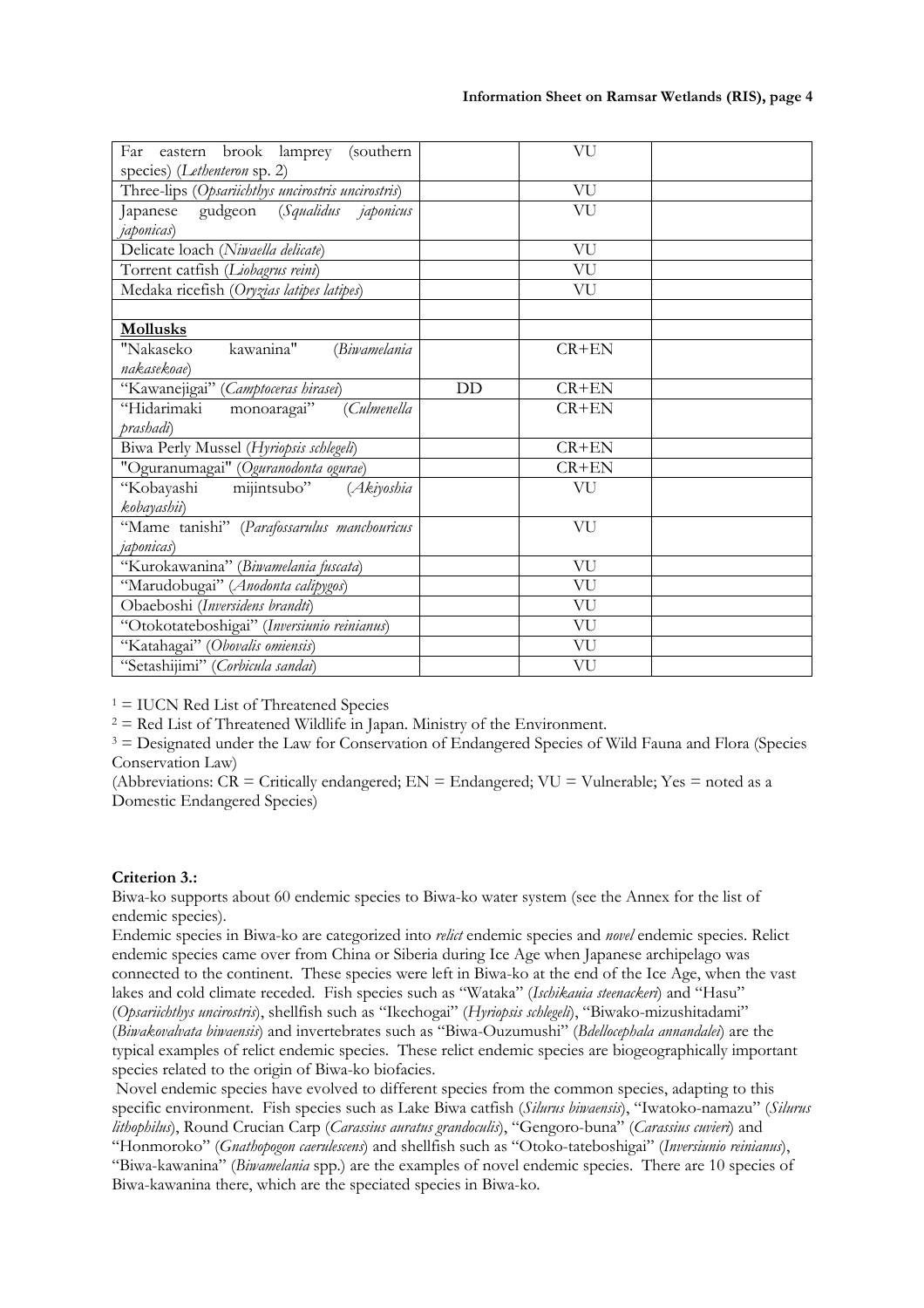Criterion5: According to the annual wild bird surveillance of Anatidae and Podicipedidae, the lake provides a wintering habitat for more than 50,000 ducks and geese, and for more than 60,000 Podicipedidae species and swans. The species found in Biwa-ko include Tundra Swan (Cygnus columbianus), Bean Goose (Anser fabalis), Mallard (Anas platyrhynchos), Spot-billed Duck (Anas poecilorhyncha), Teal (Anas crecca), Wigeon (Anas penelope), Pintail (Anas acuta), Scaup (Aythya marila), Little Grebe (Tachybaptus ruficollis), Black-necked Grebe (Podiceps nigricollis), Slavonian Grebe (Podiceps auritus), Red-necked Grebe (Podiceps grisegena) and Great-crested Grebe (Podiceps cristatus).

Criterion 7: There are 53 species of fish including 15 endemics, and there are 50 species of shellfish including 20 endemics in this lake. Fish species such as "Wataka" (Ischikauia steenackeri) and "Hasu" (Opsariichthys uncirostris), shellfish such as "Ikechogai" (Hyriopsis schlegeli), "Biwako-mizushitadami" (Biwakovalvata biwaensis) and invertebrates such as "Biwa-Ouzumushi" (Bdellocephala annandalei) are the typical examples of relict endemic species. Fish species such as Lake Biwa catfish (Silurus biwaensis), "Iwatoko-namazu" (Silurus lithophilus), Round Crucian Carp (Carassius auratus grandoculis), Crucian Carp (Carassius cuvieri) and "Honmoroko" (Gnathopogon caerulescens) and shellfish such as "Otoko-tateboshigai" (Inversiunio reinianus), "Biwa-kawanina" (Biwamelania spp.) are the examples of novel endemic species (please see the Annex for the list of endemic species). The life-history and species interaction of these endemic species almost entirely take place within Biwa-ko, but some of them spawn in the inflowing rivers. The level of endemism is 28 % for fish, and 40 % for shellfish, and these proportions are not as high as those in Lake Tanganyika or Lake Baikal, which are even older than Biwa-ko.

15. Biogeography (required when Criteria 1 and/or 3 and /or certain applications of Criterion 2 are applied to the designation):

Name the relevant biogeographic region that includes the Ramsar site, and identify the biogeographic regionalisation system that has been applied.

#### a) biogeographic region:

2.2.2 Japanese Evergreen Forest

b) biogeographic regionalisation scheme (include reference citation): Udvardy, M. D. F. (1975). A classification of the biogeographical provinces of the world.

# 16. Physical features of the site:

Describe, as appropriate, the geology, geomorphology; origins - natural or artificial; hydrology; soil type; water quality; water depth, water permanence; fluctuations in water level; tidal variations; downstream area; general climate, etc.

Geology: Tectonic lake,

Origin: Natural

- Geomorphology: Biwa-ko is separated to wide and deep Hokuko-bon (Hoku-ko: 44m average water depth) and narrow and shallow Nanko-bon (Nan-ko: 4m average water depth). Small lakes called Nai-ko are attached to Biwa-ko with rivers and channels, among them Nishino-ko is the largest. Steep mountains of Hira and Hiei rises on the west side of the lake, whereas an alluvial plain lies on the east side of the lake with number of rivers. The deepest water depth is 104m at a point closer to the west shore of Hokuko-bon.
- Hydrology: More than 460 river and streams run into the lake including 125 first-class rivers. Seta River is the only river that runs out of the lake, which changes its name to Uji River when it enters into Kyoto Prefecture. It then joins Katsura River and Kizu River and changes its name to Yodo River that flows out to Osaka Bay. The lake water is also provided to Kyoto City by two artificial channels called Biwa-ko Sosui.

Soil type: Sand gravel.

Water quality: Hoku-ko: pH 8.0, BOD 0.4, COD 2.5 Nan-ko: pH 8.1, BOD 1.0, COD 3.1

Water depth: 104 m at the deepest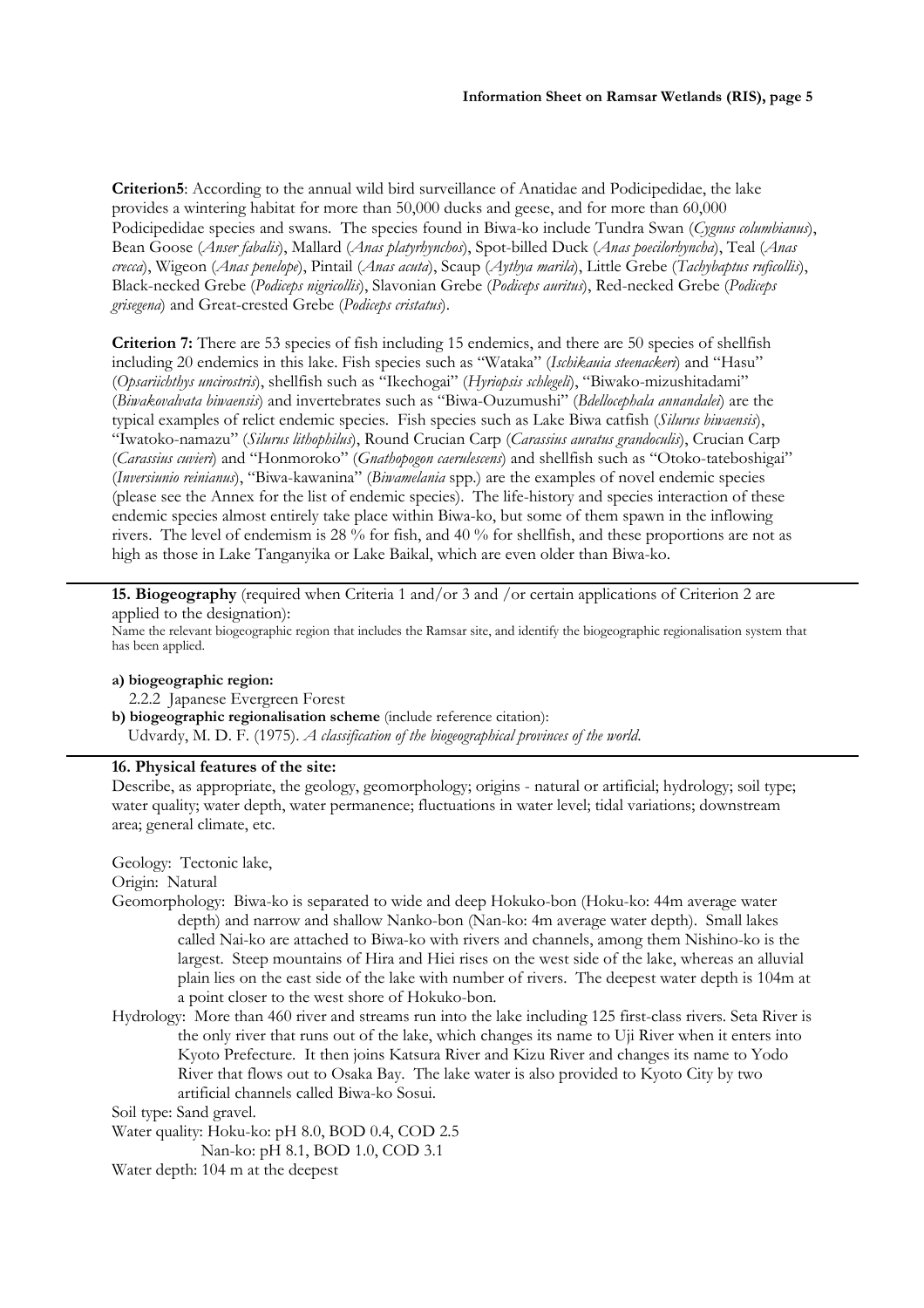Water permanence: Permanent Fluctuations in water level: The standard water level is 85.614 m above the lowest tide of Osaka Bay. Approximately 1 m of fluctuation (standard  $+30$  cm in summer and  $-60$  cm in winter in an average year).

General climate: Precipitation: 2,600mm/yr in the north of Omi-basin, 1,600mm/yr in the south of Omibasin. The average yearly temperature is 12 to 14 degrees.

#### 17. Physical features of the catchment area:

Describe the surface area, general geology and geomorphological features, general soil types, and climate (including climate type).

Biwa-ko is located in a little west of Omi-basin and the landscape is surrounded by mountains of 500 m to 1,300 m in altitude (the highest is Mt. Ibuki: 1,377 m). The ridges of these mountains form the borderline of the catchment basin (3,147km<sup>2</sup> ). This catchment basin is roughly the area of Shiga Prefecture. The area of the lake is about one-sixth of the area of Shiga Prefecture.

In the southern area, it is hot and humid in summer and dry and sunny in winter (Pacific type climate). In the northern and western areas, the precipitation as snow in winter is high (Japan Sea type climate). In eastern area, the daily temperature difference is big and the annual precipitation is relatively low (Inland basin type climate).

#### 18. Hydrological values:

Describe the functions and values of the wetland in groundwater recharge, flood control, sediment trapping, shoreline stabilization, etc.

The precipitation inside Omi-basin mostly flows into Biwa-ko through 460 rivers, and the amount is assumed to be 4.5 billion tons a year. 10 to 20 percent of the water is under ground water. The water of Biwa-ko mostly flows out from Seta River.

When the water level of Biwa-ko rises 50cm above the standard, it can hold 335 million tons of water . The amount of water that flows out of Biwa-ko can be controlled by operating Seta River Arai-zeki (dam) taking into consideration the river conservancy and water utilization.

#### 19. Wetland Types

#### a) presence:

Circle or underline the applicable codes for the wetland types of the Ramsar "Classification System for Wetland Type" present in the Ramsar site. Descriptions of each wetland type code are provided in Annex I of the Explanatory Notes & Guidelines.

| Marine/coastal: A • B • C • D • E • F • G • H • I • J • K • Zk(a) |                                                             |  |  |  |  |  |  |  |  |  |  |  |  |
|-------------------------------------------------------------------|-------------------------------------------------------------|--|--|--|--|--|--|--|--|--|--|--|--|
| Inland: L • M • N • Q • P • Q • R • Sp • Ss • Tp Ts • U • Va •    | $Vt \cdot W \cdot Xf \cdot Xp \cdot Y \cdot Zg \cdot Zk(b)$ |  |  |  |  |  |  |  |  |  |  |  |  |
| Human-made: 1 • 2 • 3 • 4 • 5 • 6 • 7 • 8 • 9 • Zk(c)             |                                                             |  |  |  |  |  |  |  |  |  |  |  |  |

#### b) douminance:

O

List the wetland types identified in a) above in order of their douminance (by area) in the Ramsar site, starting with the wetland type with the largest area.

## 20. General ecological features:

Provide further description, as appropriate, of the main habitats, vegetation types, plant and animal communities present in the Ramsar site, and the ecosystem services of the site and the benefits derived from them.

Biwa-ko has rich fresh water biodiversity consisting of at least 1,100 species of flora and fauna. About 60 species of them is endemic to Biwa-ko water system.70 species of aquatic vascular plants are recorded besides numerous phytoplanktons. There are big communities of submerged plants such as "Kuromo" (Hydrilla verticillata), "Senninmo" (Potamogeton maackianus) and "Ibaramo" (Najas marina) in riparian areas up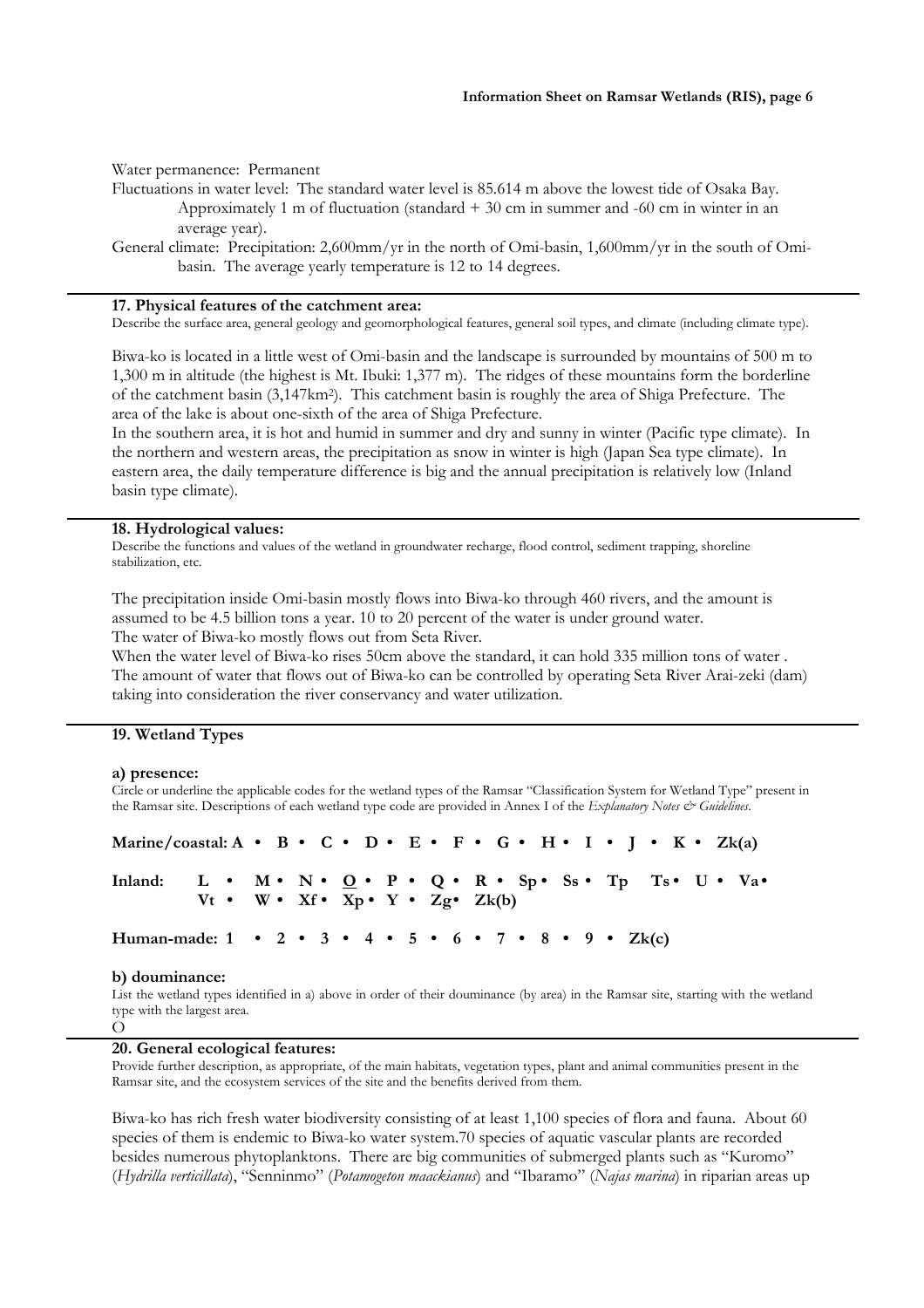to 7 m deep. Floating-leaved plants such as "Gagabuta" (Nymphoides indica) or Water chestnut (Trapa *japonica*) float on the water surface in the lakefront. and plants such as Reeds (*Phragmites australis*), Manchurian wild rice (Zizania latifolia), "Ukiyagara" (Scirpus yagara) and "Himegama" (Typha domingensis) consist emergent plant communities called 'Yoshihara'. Behind the aquatic plant communities grow lakeside groves that are mostly dominated by willows and alders.

Among the fauna, fish and shellfish are the taxonomic groups with high proportion of endemic species. There are 53 species of fish including 15 endemics, and 50 species of shellfish including 20 endemics.172 bird species are recorded, and about 60,000 birds such as Tundra Swans, Bean Geese and ducks migrate to overwinter.

Nishino-ko, which is the extended area in 2008 and is connected to Biwa-ko by Chomeiji River, has water plant communities mainly consisting of reed community. The area of that reed community is about 109 ha, which is one of the largest in Japan.

124 species of birds belonging to 37 families are recorded in Nishino-ko, including Sylviidae, Emberizidae, and many other Passeriformes that are selected as ecologically valuable species.

## 21. Noteworthy flora:

Provide additional information on particular species and why they are noteworthy (expanding as necessary on information provided in 14, Justification for the application of the Criteria) indicating, e.g., which species/communities are unique, rare, endangered or biogeographically important, etc. Do not include here taxonoumic lists of species present – these may be supplied as supplementary information to the RIS.

The reed community in Biwa-ko, also called as 'Yoshihara,' is one of the largest in Japan, serving as habitat for various aquatic organisms. The reed community also includes species such as Manchurian wild rice (Zizania latifolia), "Ukiyagara" (Scirpus yagara) and "Himegama" (Typha domingensis).

# 22. Noteworthy fauna:

Provide additional information on particular species and why they are noteworthy (expanding as necessary on information provided in 12. Justification for the application of the Criteria) indicating, e.g., which species/communities are unique, rare, endangered or biogeographically important, etc., including count data. Do not include here taxonoumic lists of species present - these may be supplied as supplementary information to the RIS.

Amphibian species including Clouded Salamander (Hynobius nebulosus), Japanese brown frog (Rana japonica), and Daruma pond frog (Rana porosa) are the ones whose habitats are being lost. On the contrary, Bull frogs (Rana catesbeiana) are increasing.

# 23. Social and cultural values:

a) Describe if the site has any general social and/or cultural values e.g., fisheries production, forestry, religious importance, archaeological sites, social relations with the wetland, etc. Distinguish between historical/archaeological/religious significance and current socio-econoumic values:

Biwa-ko is famous for its fishery since ancient times, and the catch is still about 2,000 tons per year. The biggest catch is Ayu (Plecoglossus altivelis altivelis), which account for a quarter of the total catch. More than a dozen species of fish are regarded as fishery product, most of which are endemic to Biwa-ko. The ruins of Awazu shell mounds, which are located on the bottom of the lake, were made in Jomon period (c. 14,500 B.C. - c. 1,000 B.C.) and are one of the largest freshwater shell mounds in the world. Biwa-ko's economic value rose with fishery and water transportation. Especially, the water transportation grew rapidly in the beginning of 17th century, and the water routes from Eastern Japan and Hokuriku Area to Kyoto especially became important. Harbours and ports prospered as carrying vessels and "Maruko" ships traversed the lake.

 From the end of 19th to the beginning of 20th centuries, hydro-tunnel was cut open and water current was used to generate electricity.

b) Is the site considered of international importance for holding, in addition to relevant ecological values, examples of significant cultural values, whether material or non-material, linked to its origin, conservation and/or ecological functioning?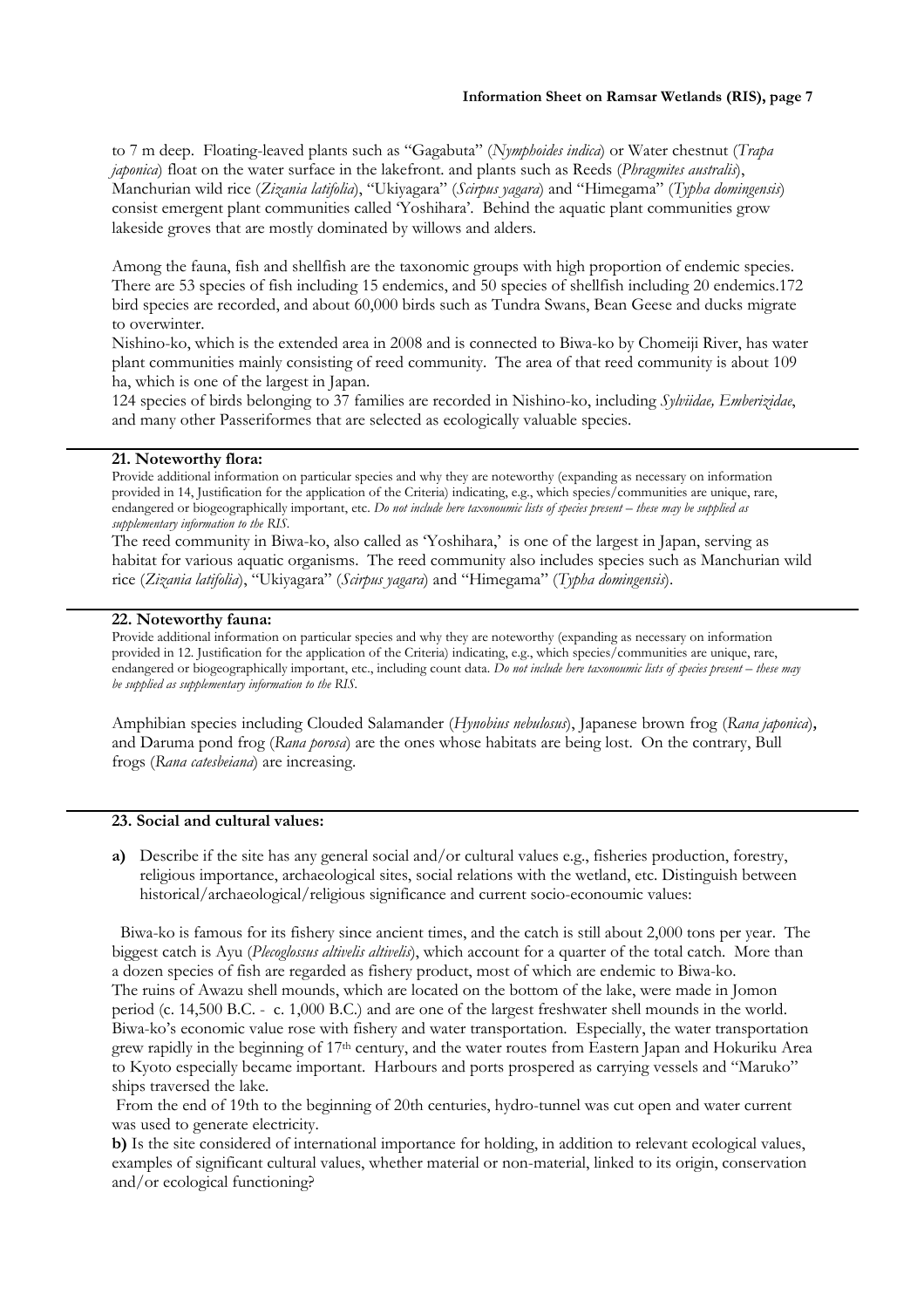If Yes, tick the box  $\blacksquare$  and describe this importance under one or more of the following categories:

i) sites which provide a model of wetland wise use, demonstrating the application of traditional knowledge and methods of management and use that maintain the ecological character of the wetland:

 Mowing reed in reed communities aimed at its sustainable use. Using aquatic plants as fertilizers in the agricultural field (until 1960's).

- ii) sites which have exceptional cultural traditions or records of former civilizations that have influenced the ecological character of the wetland:
- iii) sites where the ecological character of the wetland depends on the interaction with local communities or indigenous peoples:

Many fish species in Biwa-ko move upstream to lay eggs in the rice paddies around Biwa-ko, and the rice paddies are used as habitat for juvenile fish. This kind of fish movement has mostly vanished due to river modifications and farm land consolidations. However, measures are being taken by the farmers recently to modify the channels to allow for easy fish movement and to change agricultural practices to take into consideration of the growth of juvenile fish. The typical example is the 'Fish cradle rice paddy project'.

iv) sites where relevant non-material values such as sacred sites are present and their existence is strongly linked with the maintenance of the ecological character of the wetland:

# 24. Land tenure/ownership:

a) within the Ramsar site:

 Nationally-owned area (Ministry of Land, Infrastructure, Transport and Tourism): 65,780 ha Private land: 204 ha

b) in the surrounding area:

# 25. Current land (including water) use:

a) within the Ramsar site:

:

 Fishery, sightseeing, recreation, water sport, environmental education, drinking water and agricultural water

b) in the surroundings/catchment Residential area, rice paddies, natural park and motorway

# 26. Factors (past, present or potential) adversely affecting the site's ecological character, including changes in land (including water) use and development projects: a) within the Ramsar site:

- Environmental impacts resulting from leisure activities (rubbish, illegal parking, noises, fishhooks and fishing lines injuring water birds).
- Invasion and increase of carnivorous alien fish (Largemouth Bass and Bluegill)
- Increase of fish-eating birds (Cormorant) and its expansion of breeding colonies
- Large-scale modification of the riparian landscape by the Biwa-ko Total Development Project aimed at water control and utilization
- Manipulation of water level of the lake aimed at water control and utilization
- Gravel extraction involving dredging the bottom of the lake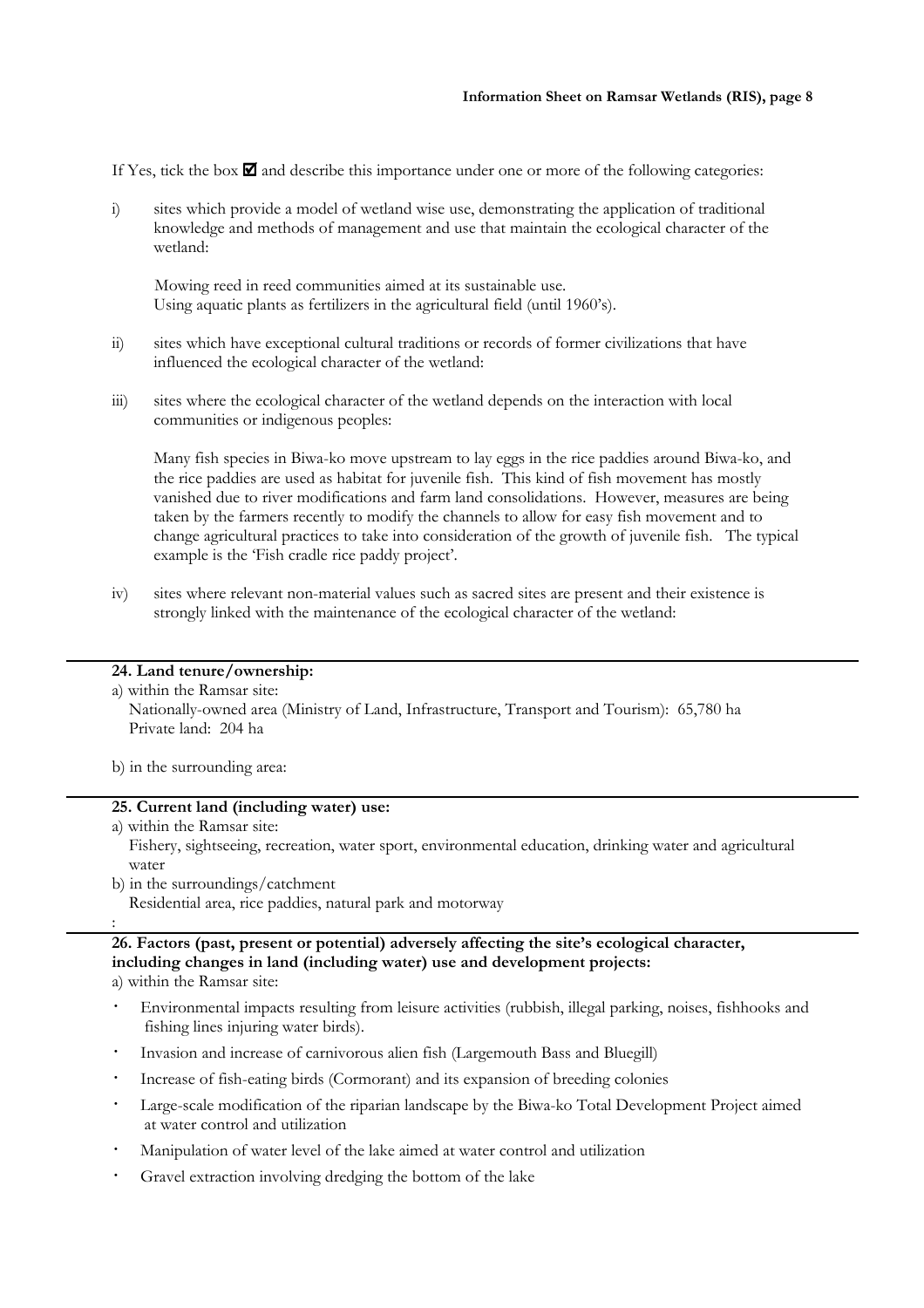# Information Sheet on Ramsar Wetlands (RIS), page 9

Largemouth Bass (Micropterus salmoides, designated as Invasive Alien Species), Bluegills (Lepomis macrochirus, designated as Invasive Alien Species) and Cormorant (Phalacrocorax carbo; LC in IUCN Red List) are the species causing severe adverse impacts on the ecosystem of Biwa-ko, through predation of endemic species and so on.

b) in the surrounding area:

- Various non-point source pollutions from nutrient salts in the catchment basin
- Influx of turbid water from the paddy fields

### 27. Conservation measures taken:

a) List national and/or international category and legal status of protected areas, including boundary relationships with the Ramsar site:

In particular, if the site is partly or wholly a World Heritage Site and/or a UNESCO Biosphere Reserve, please give the names of the site under these designations.

Special Zone of of Biwa-ko Quasi-National Park (The Natural Parks Law): designated on July 24, 1950. Activities such as construction, setting artificial structures, logging, mining minerals and reclamation require permission from the Governor of Shiga Prefecture.

b) If appropriate, list the IUCN (1994) protected areas category/ies which apply to the site (tick the box or boxes as appropriate):

# Ia  $\Box$ ; Ib  $\Box$ ; III  $\Box$ ; IV  $\Box$ ; V  $\Box$ ; VI  $\Box$

c) Does an officially approved management plan exist; and is it being implemented?:

Shiga Prefecture Natural Parks Management Plan

d) Describe any other current management practices:

- Preventing Cormorants' inhabitation and breeding at riparian breeding colonies.
- Creating reed communities
- Controlling invasive alien fish
- Raising awareness to prevent turbid water discharge from agricultural sector / promoting cyclic use of irrigation water

# 28. Conservation measures proposed but not yet implemented:

e.g. management plan in preparation; official proposal as a legally protected area, etc.

#### None

# 29. Current scientific research and facilities:

e.g., details of current research projects, including biodiversity monitoring; existence of a field research station, etc.

### (Research)

- Monitoring Sites 1000 (Anatidae spp.): Long-term monitoring aimed at capturing changes in natural environment and to take necessary measures.
- Shiga Prefecture General Research on Living Organisms: Aimed at capturing the status of wild fauna and flora within Shiga Prefecture. The results were compiled as Red Data Book twice in 2000 and 2005. The prefectural ordinance, which went into effect in March 2007 stipulates that the results be announced every five years.
- Annual Surveillance of Anatidae and Podicipedidae: Implemented in every January to capture the number of migratory birds.
- Water Quality Survey: Implemented in every month at 29 points in Hoku-ko, 19 points in Nan-ko and 2 points on Seta River, aimed at capturing the water quality of Biwa-ko and to use the result for conservation measures.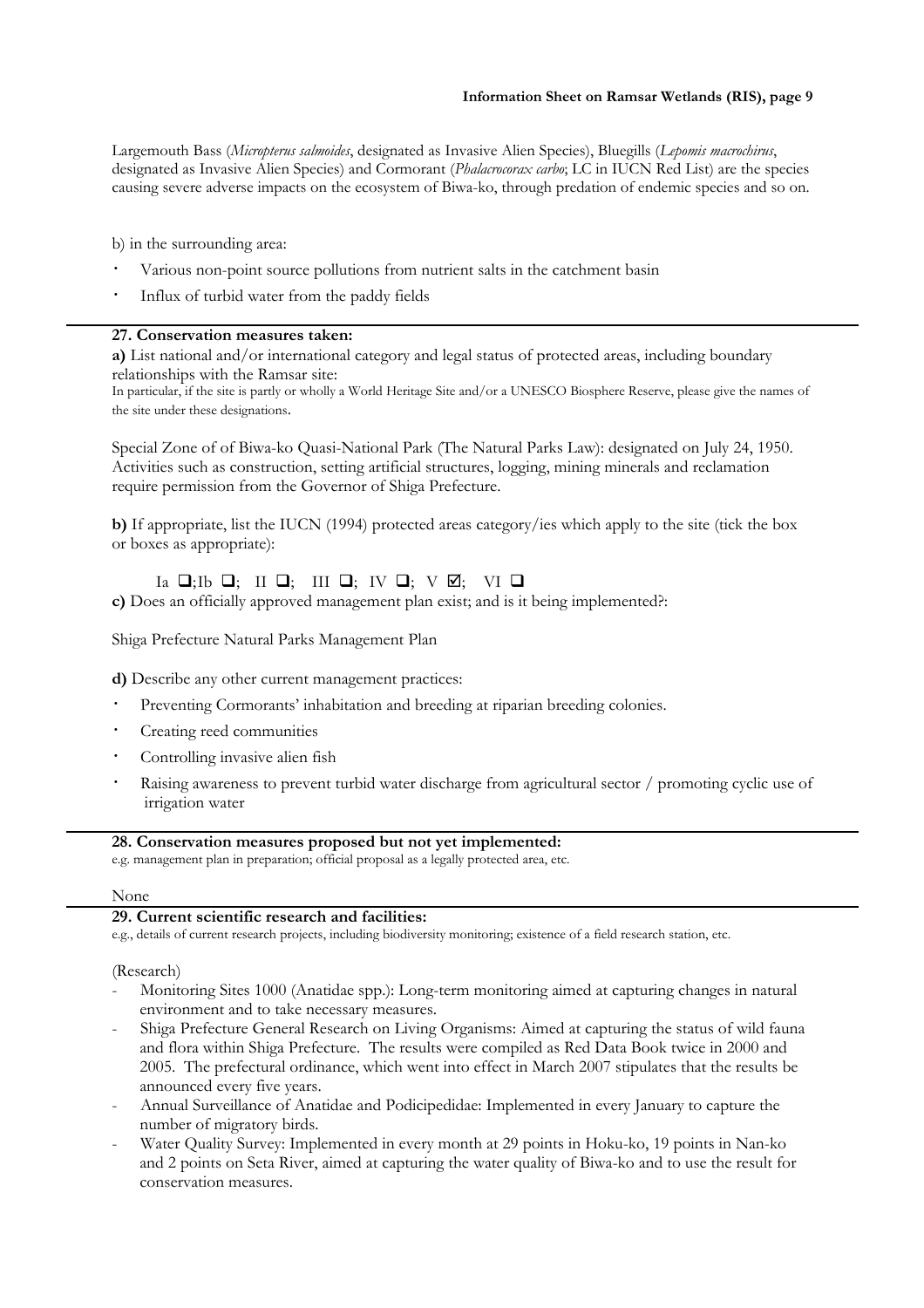# (Facilities)

1. Biwa-ko Museum

 It opened in 1996 with a theme 'Lake and People', and besides the displays and public awareness activities on environmental issues, it is engaged in fundamental and interdisciplinary studies in various fields related to the lake.

2. Biwa-ko Environmental Science and Technology Center

 It was established in 2005 (predecessor institution was the 'Biwa-ko Institution' established in 1982). It promotes the comprehensive experimental research from the viewpoint of healthy water environment, material cycle and ecosystem conservation in Biwa-ko and its river basin.

- 3. International Lake Environmental Committee (ILEC)
- 4. United Nations Environmental Programme International Environmental Technology Centre (UNEP-IETC)

It collects and provides information and conducts trainings, with a view to maintain healthy lake environment worldwide, and to promote knowledge exchange and studies related to sustainable development.

### 30. Current communications, education and public awareness (CEPA) activities related to or benefiting the site:

e.g. visitors' centre, observation hides and nature trails, information booklets, facilities for school visits, etc.

There are some observation facilities such as Biwa-ko Waterfowl Wetland Center (established by the Ministry of the Environment), Kohoku Wild Bird Center and Shin-Asahi Waterfowl Observation Center (established by the municipalities).

An "Environmental Learning Ship" called "Uminoko" is used for environmental education for the elementary school children.

Biwa-ko Museum is also used for environmental learning.

# 31. Current recreation and tourism:

State if the wetland is used for recreation/tourism; indicate type(s) and their frequency/intensity.

The value of Biwa-ko as a tourist destination is quite high throughout the year, with 46 million annual visitors to the lake. Water sports such as yachting, windsurfing and jet skiing are popular especially in summer. There are also many tourists who board on excursion boats (661,000/yr) and anglers.

### 32. Jurisdiction:

Include territorial, e.g. state/region, and functional/sectoral, e.g. Dept of Agriculture/Dept. of Environment, etc.

### (Territorial)

Otsu City, Kusatsu City, Moriyama City, Yasu City, Omihachiman City, Azuchi Town, Higashiomi City, Hikone City, Maibara City, Nagahama City, Kohoku Town, Takatsuki Town, Kinomoto Town, Nishiazai Town, Takashima City

(Functional) Shiga Prefecture (Quasi-National Park) (Prefectural Wildlife Protection Area)

# 33. Management authority:

Provide the name and address of the local office(s) of the agency(ies) or organisation(s) directly responsible for managing the wetland. Wherever possible provide also the title and/or name of the person or persons in this office with responsibility for the wetland.

Katsushi Takahashi, Director, Wildlife Division

Kinki Regional Environment Office, Ministry of the Environment 8F, OMM Building 1-7-31 Otemae, Chuo-ku, Osaka City, Osaka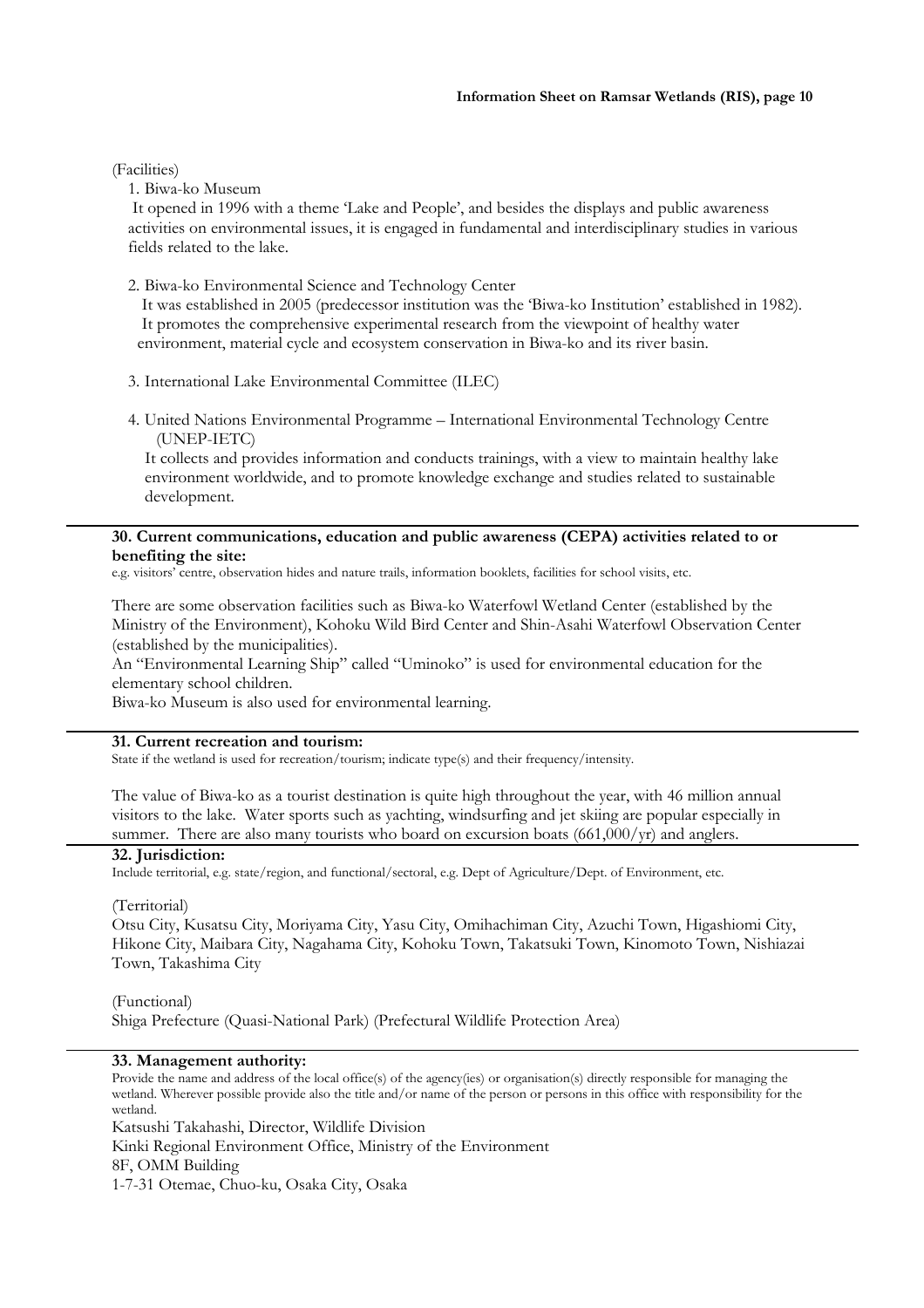#### 540-6591, Japan

# 34. Bibliographical references:

Scientific/technical references only. If biogeographic regionalisation scheme applied (see 15 above), list full reference citation for the scheme.

Biwa-ko Natural History Study Group. (1994). Natural History of Biwa-ko. Ministry of the Environment. Report of the Anatidae Habitat Environment Research. Shiga Prefecture. (2005). Wild fauna and flora that should be protected in Shiga Prefecture – Shiga Prefecture Red Data Book. Shiga Prefecture. Biwa-ko Handbook Shiga Prefecture. (2007). The Environment in Shiga 2007. Shiga Prefecture. (2006). Fishery in Shiga

Please return to: Ramsar Convention Secretariat, Rue Mauverney 28, CH-1196 Gland, Switzerland Telephone: +41 22 999 0170 • Fax: +41 22 999 0169 • e-mail: ramsar@ramsar.org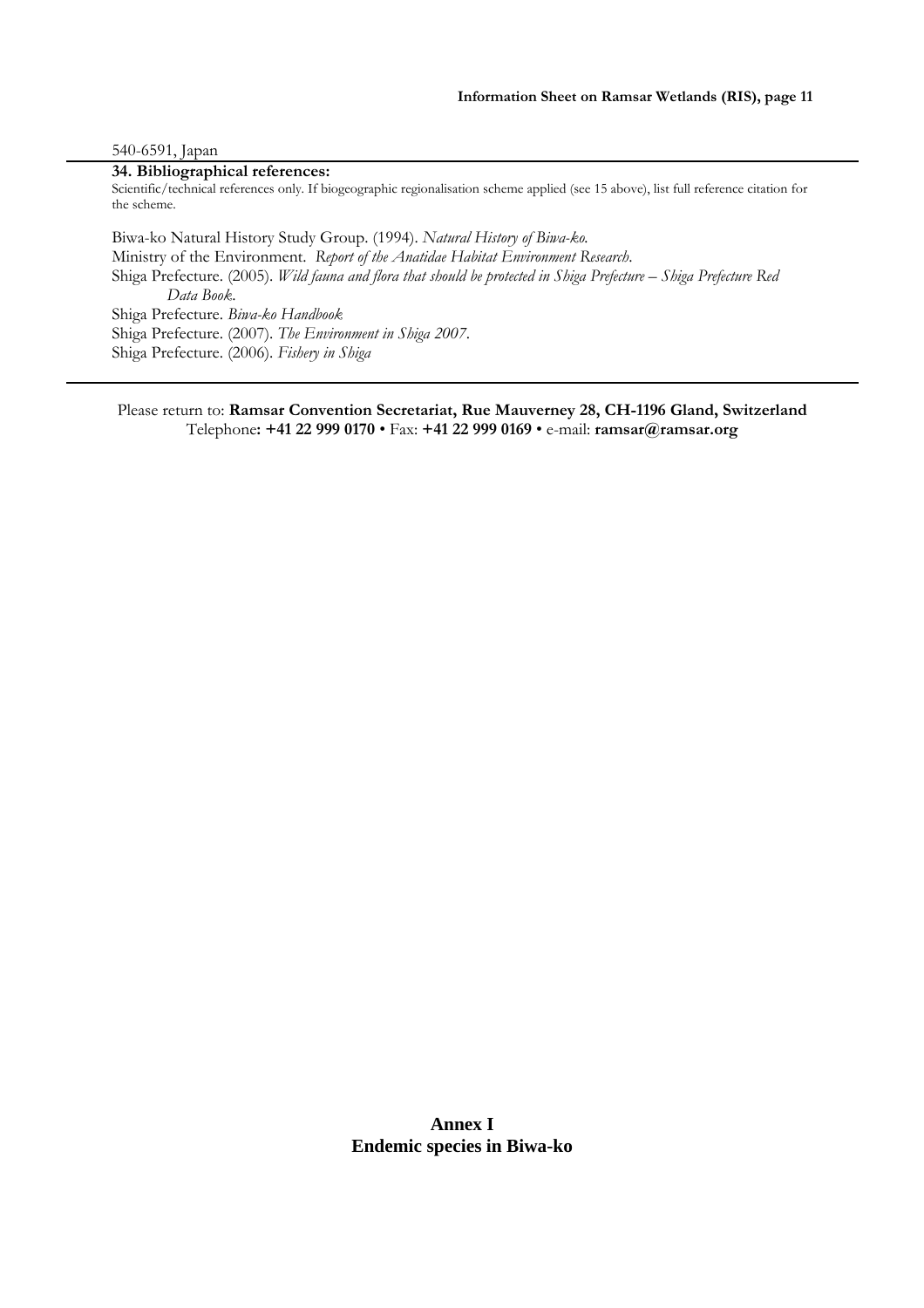|                 | Common name                         | Scientific name                             | <b>IUCN</b><br>status | Japan Red List |  |  |
|-----------------|-------------------------------------|---------------------------------------------|-----------------------|----------------|--|--|
|                 | "Wataka"                            | Ischikauia steenackeri                      | none                  | EN             |  |  |
|                 | "Abura higai"                       | Sarcocheilichthys biwaensis                 | none                  | <b>CR</b>      |  |  |
|                 | "Sujinuma dojou"                    | Cobitis sp. L                               | none                  | EN             |  |  |
|                 | "Sujinuma dojou"                    | Cobitis sp. S                               | none                  | EN             |  |  |
|                 | "Iwatoko namazu"                    | Silurus lithophilus                         | none                  | <b>NT</b>      |  |  |
|                 | "Honmoroko"                         | Gnathopogon caerulescens                    | none                  | <b>CR</b>      |  |  |
|                 | "Isaza"                             | Gymnogobius isaza                           | none                  | <b>CR</b>      |  |  |
|                 | "Biwako oonamazu"                   | Silurus Biwaensis                           | none                  |                |  |  |
| Pisces          | "Biwa higai"                        | Sarcocheilichthys variegatus<br>microoculus | none                  |                |  |  |
|                 | Crucian carp<br>"Gengorou buna"     | Carassius cuvieri                           | none                  | EN             |  |  |
|                 | Round crucian carp<br>"Nigoro buna" | Carassius auratus grandoculis               | none                  | EN             |  |  |
|                 | "Biwa masu"                         | Oncorhynchus masou subsp.                   | none                  | <b>NT</b>      |  |  |
|                 | "Sugomoroko"                        | Squalidus chankaensis biwae                 | none                  | <b>NT</b>      |  |  |
|                 | "Biwa yoshinobori"                  | Rhinogobius sp. BW                          | none                  | DD             |  |  |
|                 | "Utsusemi kajika"                   | Cottus reinii                               | none                  | <b>EN</b>      |  |  |
| <b>Mollusks</b> | "Ikechougai"                        | Hyriopsis schlegeli                         | none                  | CR+EN          |  |  |
|                 | "Oguranumagai"                      | Oguranodonta ogurae                         | none                  | CR+EN          |  |  |
|                 | "Futomaki kawanina"                 | Biwamelania dilatata                        | none                  | <b>DD</b>      |  |  |
|                 | "Nangou kawanina"                   | Biwamelania fluvialis                       | none                  | <b>DD</b>      |  |  |
|                 | "Kuro kawanina"                     | Biwamelania fuscata                         | none                  | VU             |  |  |
|                 | "Nakaseko kawanina"                 | Biwamelania nakasekoae                      | none                  | CR+EN          |  |  |
|                 | "Ooura kawanina"                    | Biwamelania ourense                         | none                  | DD             |  |  |
|                 | "Tatejiwa kawanina"                 | Biwamelania rugosa                          | none                  | DD             |  |  |
|                 | "Otoko tateboshigai"                | Inversiunio reinianus                       | none                  | VU             |  |  |
|                 | "Nagatanishi"                       | Heterogen longispira                        | none                  | <b>NT</b>      |  |  |
|                 | "Ibo kawanina"                      | Biwamelania multigranosa                    | none                  | <b>NT</b>      |  |  |
|                 | "Mori kawanina"                     | Biwamelania morii                           | none                  | <b>NT</b>      |  |  |
|                 | "Takeshima<br>kawanina"             | Biwamelania takeshimensis                   | none                  | NT             |  |  |
|                 | "Hosomaki kawanina"                 | Biwamelania arenicola                       | none                  | <b>NT</b>      |  |  |
|                 | "Shiraishi kawanina"                | Biwamelania shiraishiensis                  | none                  | <b>NT</b>      |  |  |
|                 | "Menkarasugai"                      | Cristaria plicata clessini                  | none                  | <b>NT</b>      |  |  |
|                 | "Marudobugai"                       | Anodonta calipygos                          | none                  | VU             |  |  |